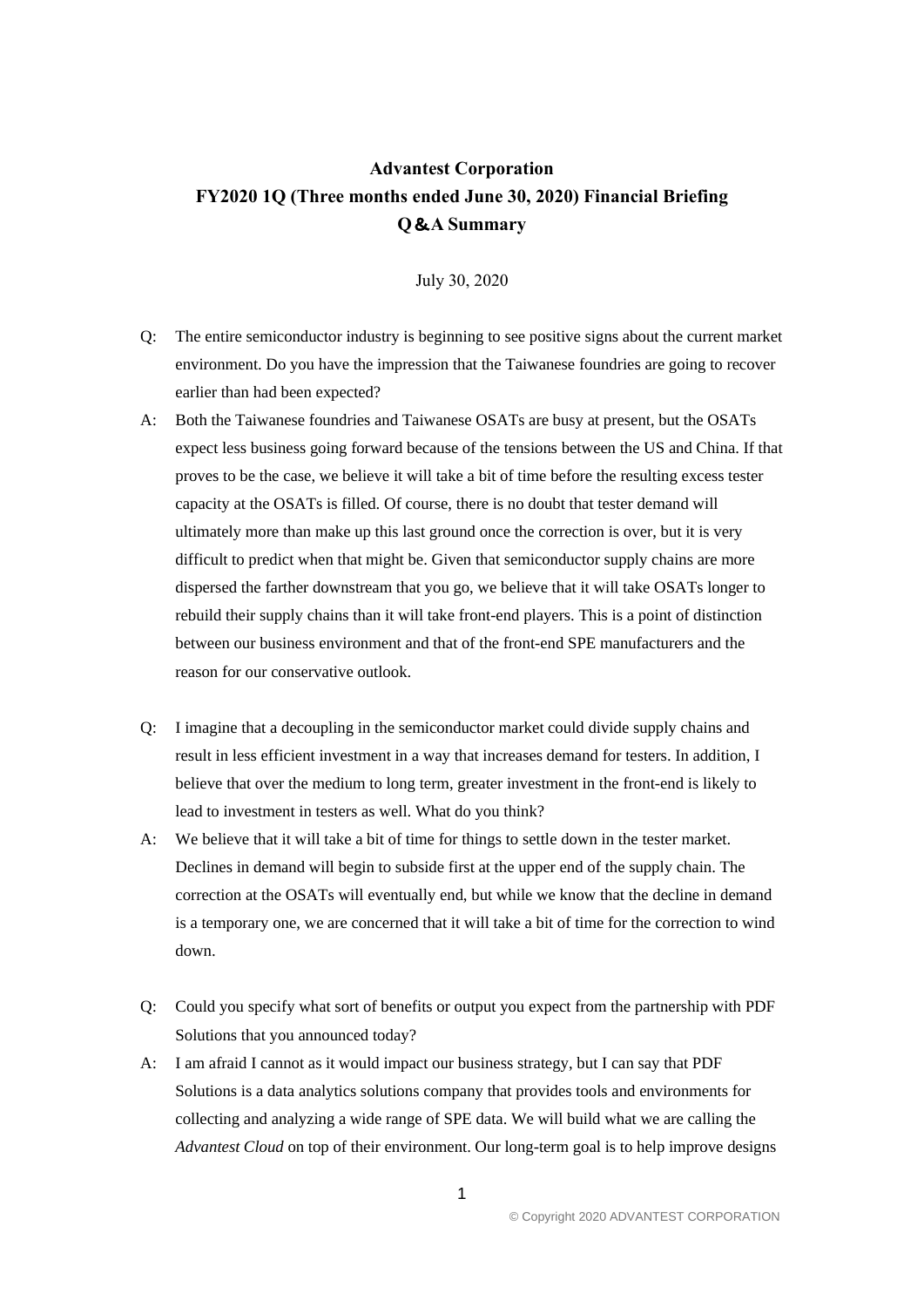and yields by combining data generated by our testers and data parameters from each process to identify why some semiconductors turn out well while others do not.

- Q: Could you describe the factors that led to the QoQ change in the profits at each of your segments?
- A: Profits improved at the Services, Support and Others Segment because of less amortization of intangible assets than in 4Q. Essai's contribution for the full three months of also provided a boost to quarterly profits. However, 1Q profits at the Services, Support and Others Segment struck us as somewhat high, in part because of a favorable product mix. Profits were down at the Mechatronics System Segment because COVID-19 delayed installations at the nanotechnology business, leading to lower sales. Margins deteriorated at the Semiconductor and Component Test System Segment because weaker sales of SoC testers, which are the top profit contributor, resulted in a less favorable mix.
- Q: Could you describe how you expect demand for SoC testers and memory testers to trend quarter by quarter?
- A: We look for an uptrend in SoC tester demand to begin in 4Q and continue throughout FY2021 given that our customers are planning to go into mass production at advanced process nodes in 2021. This especially applies to customers in the HPC space, where we excel.

Both orders and sales for memory testers are very strong at the moment, but we look for them to slow over 2H. However, we see multiple potential drivers in 2021 for memory testers as well. These include robust tester demand related to data center investment, LPDDR5 for high-end smartphones going into full-fledged mass production after having been disrupted in 2020 by COVID-19, pilot runs of DDR5, and fab capacity builds for DRAM and NAND in China and South Korea. Because of these drivers, we expect demand to recover starting in 4Q and continuing through FY2021 in the case of memory testers as well.

- Q: Generally speaking, would it be fair to expect that the size of the tester market in 2021 will be back to what it was in 2019?
- A: While that hinges to some degree on what happens with COVID-19, we do believe that the semiconductor market will grow in 2021 given the likelihood that that year should see a variety of technological advancements as well a fair degree of positive impact from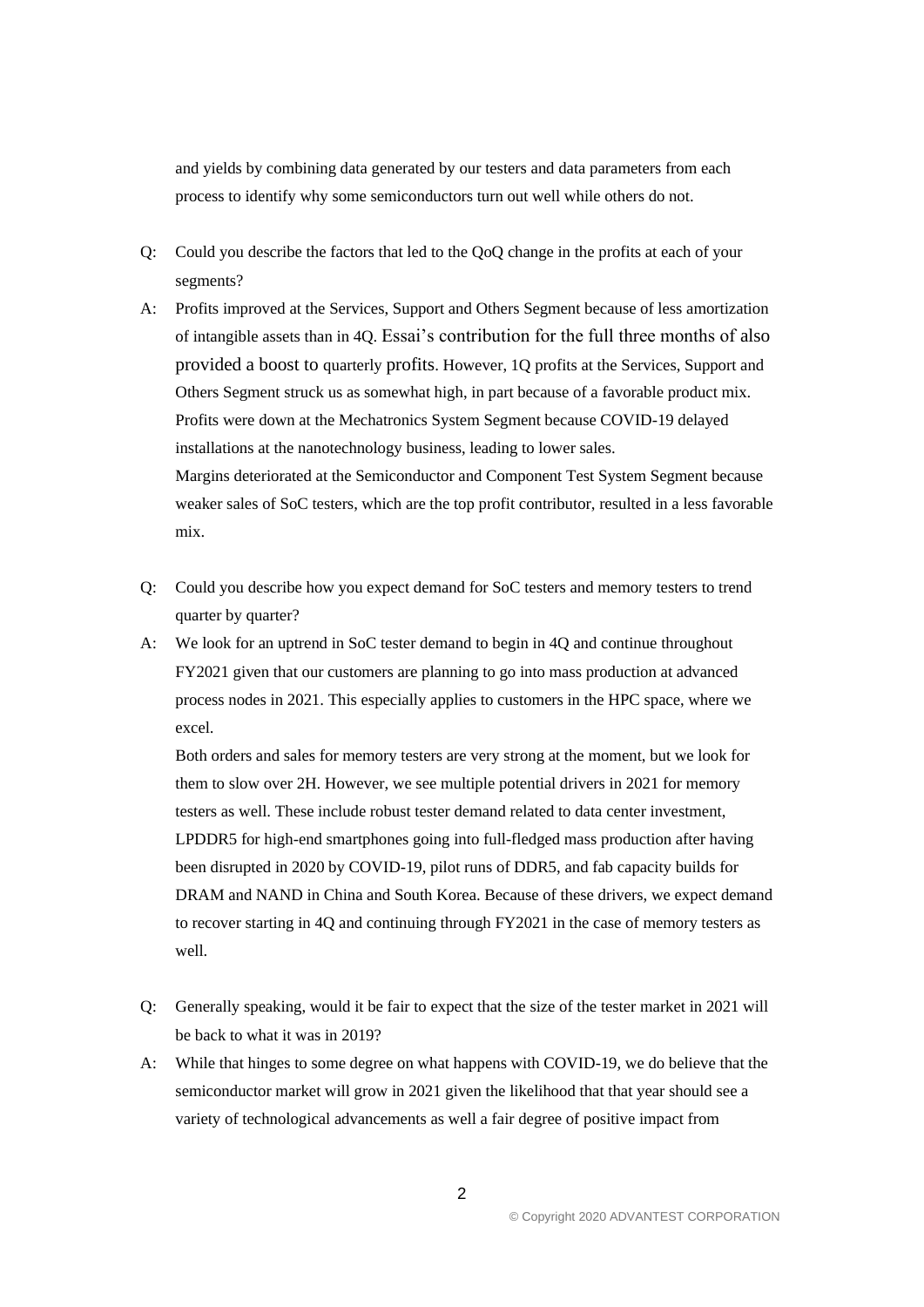economic stimulus moves by governments around the world. We are therefore upbeat on what our business environment will look like in 2021 and beyond.

- Q: Your views on the size of the SoC and memory markets seem to differ from those of your peer. Could you share your views on those markets and your share of them? Also, roughly speaking, what do you think the size of those markets will look like in 2021?
- A: We believe that the size of the SoC tester market will be down in 2020 due to tensions between the US and China, but we think that the market will be up by an equal amount in 2021. We suspect that our peer views the market differently because it has seen strong enough inquiries from its customer as to suggest that the impact on its business from US-China tensions will be partially offset. We believe that our peer will be at an advantage in terms of market share this year due to customer mix. However, we think that the two of us will split the growing market going forward with one or the other of us being in the lead in any given year.

The memory tester market meanwhile underwent a correction in 2019, but the momentum this year is such that we expect it to make up that lost ground. Then, 2021 is likely to bring growth in smartphones, growth in LPDDR5, and the DDR5 wave, so we do not envision any downturn in the market. While market shares are influenced somewhat by dual-sourcing policies at customers, we have established strong relationships with our customers over a long period of time and therefore believe that we will be able to continue to maintain a market share of around 60%.

- Q: You say that 2Q will likely represent the bottom for orders and that you expect over 120 billion yen in orders in 2H. What do you expect the split between 3Q and 4Q to look like?
- A: Please picture a gradual rise, with 3Q orders coming in slightly higher than in 2Q at just under 60 billion yen and 4Q orders coming in higher than 3Q at just over 60 billion yen. We are hoping that orders grow more in FY2021 1Q.
- Q: You expect the correction in excess capacity to take between six months and one year. What are the assumptions that underly that expectation?
- A: We derive our estimates of how long it will take our customers to fill their excess capacity based on trends in semiconductor production volumes, tester demand, and capacity utilization across our customers' supply chains. We also work with our customers to help them find ways to use their excess capacity. How long it takes our customers to fill their excess capacity will depend on how well those initiatives go.